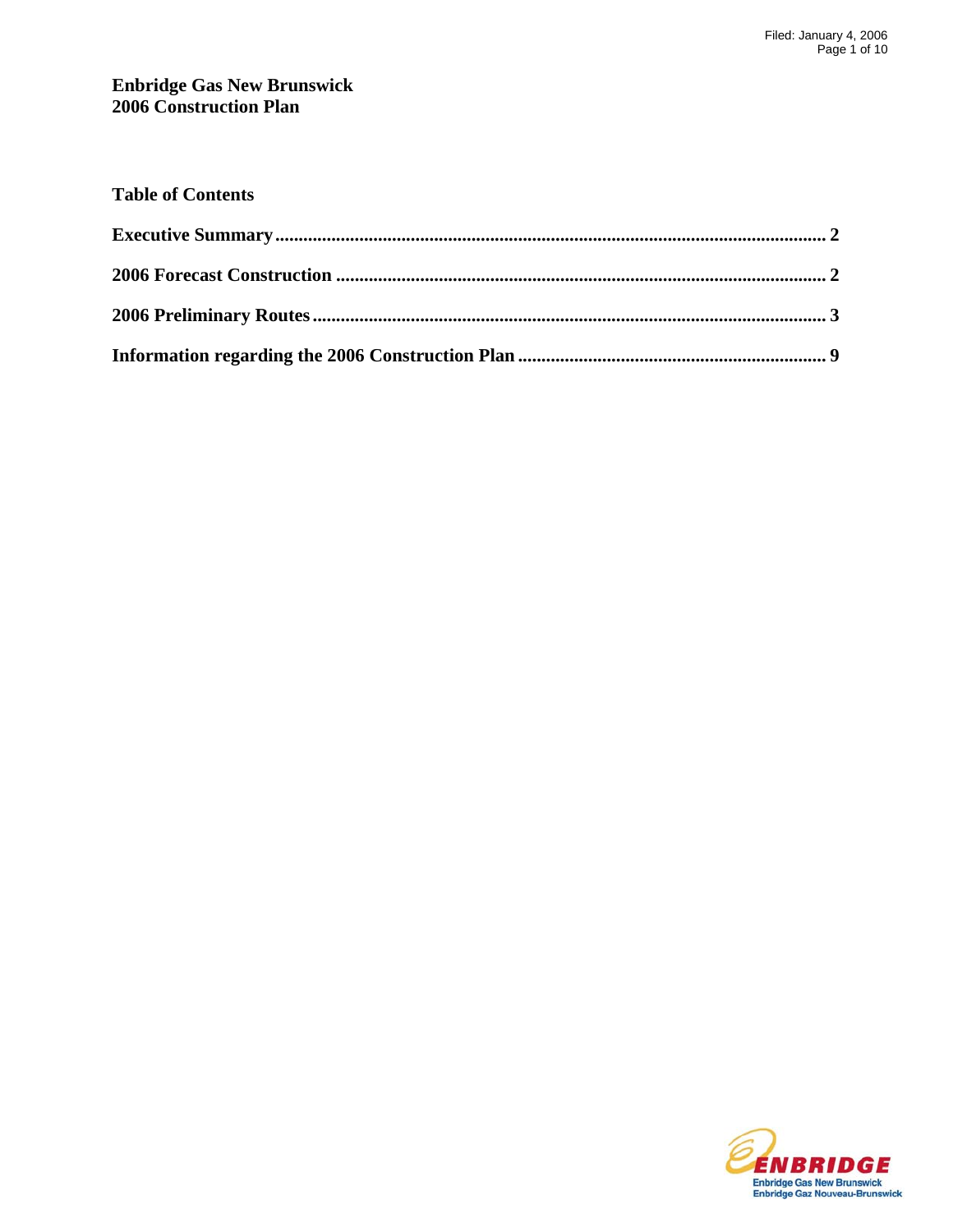### **Executive Summary**

In the last seven years, Enbridge Gas New Brunswick ("EGNB") has made significant progress in building the infrastructure necessary to bring natural gas to New Brunswick residents and businesses. EGNB is currently serving eight municipalities and has installed over 470 kilometers of distribution mains at the end of 2005. Over 20,000 homes and businesses now have access to EGNB's natural gas mains, meaning that many New Brunswickers now have a new energy choice.

EGNB tentatively plans to construct approximately 59 kilometers of main during 2006 in Fredericton, Moncton, Dieppe, Oromocto, Saint John, and Riverview; however, all actual pipeline construction in 2006 will be based on signed demand. As a result, the enclosed routes are preliminary until sufficient demand has been confirmed. EGNB will continue to work closely with industry stakeholders to ensure that they understand the preliminary nature of the proposed routes. Finally, some of the proposed routes are in new construction areas. As a result, the construction of these routes will also depend on the pace of development of those areas.

#### **2006 Forecast Construction**

EGNB is targeting over 1,300 customer additions in 2006. The majority of these customers will be served from the network of mains constructed in prior years. While customer attachment is important to EGNB, increasing throughput continues to be its main focus in 2006. EGNB's focus on the commercial and industrial markets during the short term will translate to lower customer attachment numbers but significant throughput expansion.

Table 1 summarizes customer additions (by municipality and by rate class) and the forecast customer base to the end of 2006.

|                         | <b>Rate Class</b> |                          |                              |                          |                              |            |                          |                      |                       |
|-------------------------|-------------------|--------------------------|------------------------------|--------------------------|------------------------------|------------|--------------------------|----------------------|-----------------------|
|                         | <b>SGS</b>        | <b>GS</b>                | $_{\rm CGS}$                 | <b>LFO</b>               | <b>HFO</b>                   | <b>OPS</b> | CLV-<br><b>OPS</b>       | <b>Total</b><br>2006 | <b>Total</b><br>Cumm. |
| <b>Greater Moncton</b>  | 470               | 100                      | 15                           | -                        | $\overline{\phantom{0}}$     |            | $\overline{\phantom{a}}$ | 585                  | 2,583                 |
| <b>Riverview</b>        | 150               | $\overline{\phantom{a}}$ | $\qquad \qquad \blacksquare$ | $\overline{\phantom{m}}$ | $\overline{\phantom{a}}$     | -          | $\overline{\phantom{a}}$ | 150                  | 150                   |
| Fredericton             | 180               | 38                       | 10                           | 1                        | $\overline{\phantom{0}}$     |            | -                        | 229                  | 1,676                 |
| <b>Oromocto</b>         | 67                | 5                        | 5                            | -                        | $\overline{\phantom{a}}$     |            | $\overline{\phantom{a}}$ | 77                   | 137                   |
| <b>Saint John</b>       | 166               | 65                       | 5                            | 1                        | $\qquad \qquad \blacksquare$ | -          | $\qquad \qquad -$        | 237                  | 845                   |
| <b>St. George</b>       | 3                 | $\overline{\phantom{0}}$ | ۰                            | -                        | $\overline{\phantom{a}}$     |            | -                        | 3                    | 63                    |
| <b>St. Stephen</b>      | 25                | 2                        |                              |                          |                              |            | ٠                        | 27                   | 122                   |
| <b>Total</b>            | 1,061             | 210                      | 35                           | $\overline{2}$           |                              |            | $\qquad \qquad -$        | 1,308                |                       |
| <b>Cumulative Total</b> | 4,427             | 896                      | 214                          | 20                       | 7                            | 11         |                          |                      | 5,576                 |

### **Table 1: 2006 Forecast Customer Additions**

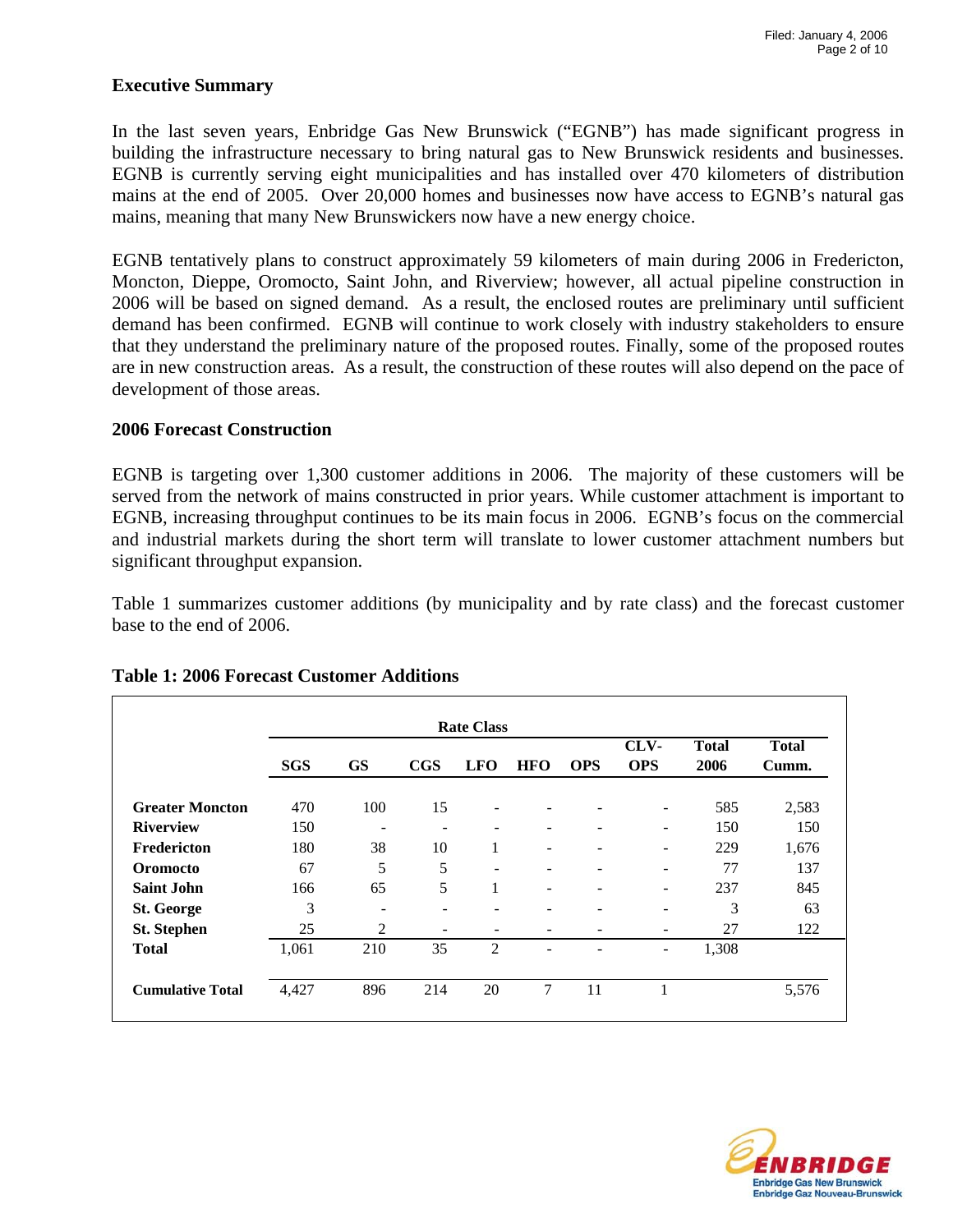Table 2 summarizes forecast throughput (by rate class).

| <b>Rate Class</b>                               | <b>Gigajoules</b><br>(GJs) |
|-------------------------------------------------|----------------------------|
| <b>Small General Service (SGS)</b>              | 461.256                    |
| General Service (GS)                            | 737,543                    |
| Contract General Service (CGS)                  | 917,390                    |
| Contract Large General Service LFO (LFO)        | 1,376,558                  |
| Contract Large General Service HFO (HFO)        | 803,162                    |
| Off Peak Service (OPS)                          | 11,100                     |
| Contract Large Volume Off Peak Service (CLVOPS) | 20,656                     |
| <b>Total</b>                                    | 4,327,665                  |

### **Table 2: 2006 Forecast Throughput (GJs)**

Table 3 outlines estimated lengths and costs of the forecast distribution plant (by municipality).

|                     | <b>Carryover</b>         | <b>2006 New</b><br>Main | 2006 Total           | <b>Main Value</b> | <b>Services</b> | <b>Total</b> |
|---------------------|--------------------------|-------------------------|----------------------|-------------------|-----------------|--------------|
| <b>Municipality</b> | (metres)                 | (metres)                | <b>Main (metres)</b> | $(000's$ \$)      | (000's \$)      | (000's \$)   |
| <b>Moncton</b>      | 2,683                    | 21,585                  | 24,268               | 1,300             | 310             | 1,610        |
| <b>Dieppe</b>       | -                        | 8,465                   | 8.465                | 510               | 269             | 779          |
| <b>Riverview</b>    | 2,825                    | 4,480                   | 7,305                | 270               | 184             | 454          |
| Fredericton         | 1,336                    | 8,300                   | 9.636                | 558               | 407             | 965          |
| <b>Oromocto</b>     | $\overline{\phantom{a}}$ | 2,000                   | 2,000                | 135               | 125             | 260          |
| <b>Saint John</b>   | 3,307                    | 4,350                   | 7,657                | 651               | 448             | 1,099        |
| <b>St. George</b>   | $\overline{\phantom{0}}$ |                         |                      |                   | 4               | 4            |
| <b>St. Stephen</b>  |                          |                         |                      |                   | 35              | 35           |
| <b>Total</b>        | 10,151                   | 49,180                  | 59,331               | \$3,424           | \$1,782         | \$5,206      |

**Table 3: 2006 Forecast Distribution Plant**

## **2006 Preliminary Routes**

The 2006 preliminary routes are shown in the following tables: Moncton (Tables 4 and 5), Dieppe (Table 6), Riverview (Tables 7 and 8), Fredericton (Tables 9 and 10), Oromocto (Table 11), and Saint John (Tables 12 and 13). For each municipality listed (excluding Dieppe and Oromocto), separate tables are included outlining the projects carried over from 2005. Many of the projects carried over from 2005 are in areas of new construction where the streets were not sufficiently complete to install gas mains.

The 2006 routes were chosen in support of EGNB's growth strategy, focusing on increasing throughput while maximizing return on capital invested. As indicated above, actual pipeline construction in 2006 will be based on customer commitment, in the form of a signed street service agreement, along potential routes prior to constructing additional mains.

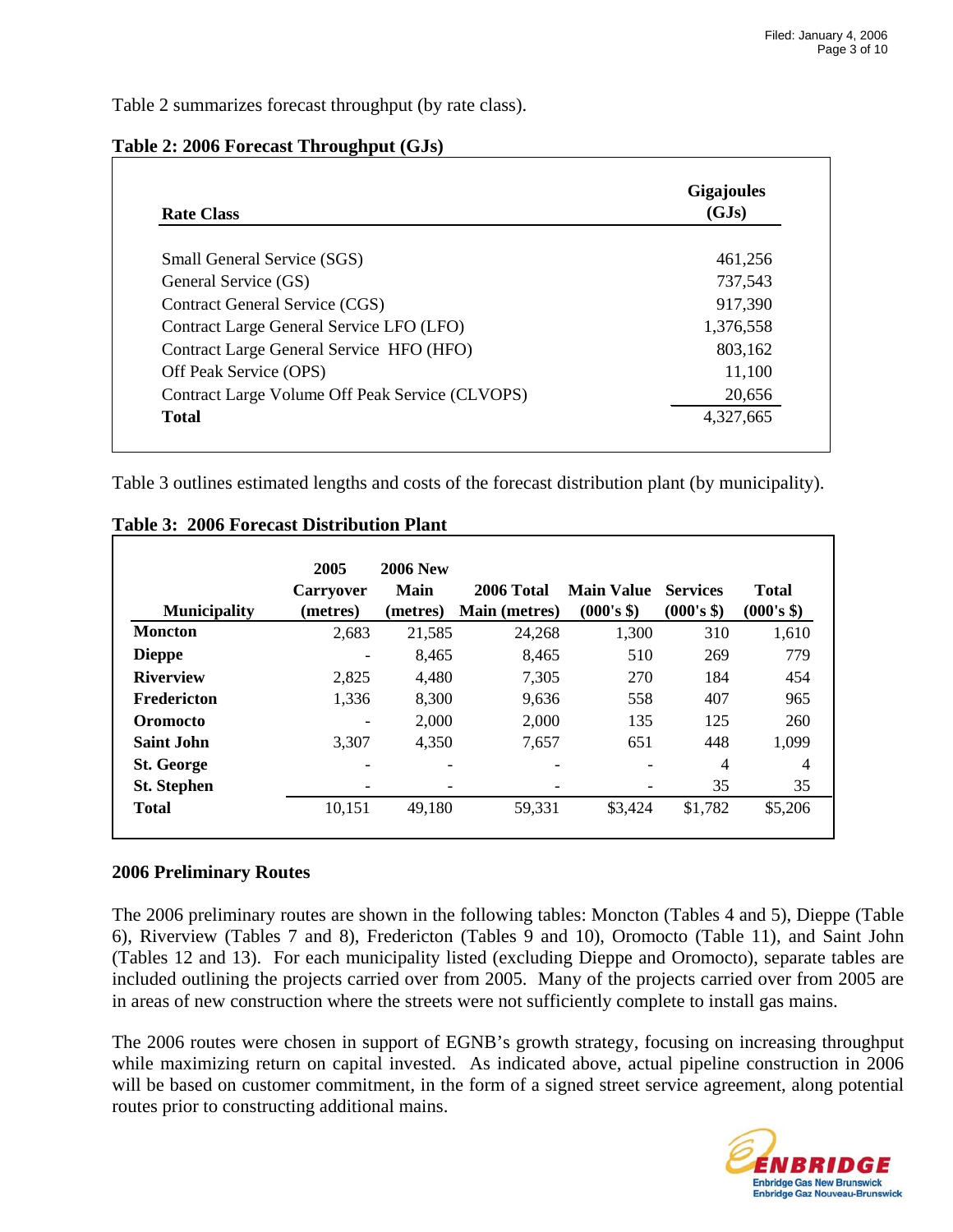All routes contained in the following tables are subject to an environmental screening process. Any environmental constraint identified in 2006 will be mitigated in accordance with EGNB's Environmental Protection Plan.

### **2006 New Projects and Projects Carried Over from 2005**

| On                 | <b>From</b>          | To                               | <b>Pipe Size</b><br>(nps) | Length<br>(m) | <b>Subdividsion</b> |
|--------------------|----------------------|----------------------------------|---------------------------|---------------|---------------------|
| Heathwood St       | <b>Highland View</b> | End                              | 2PE                       | 245           | Savannah Heights    |
| Jordan Ave         | Existing             | Killam Dr                        | 2ST                       | 500           | Savannah Heights    |
| Lonsdale Dr        | Mountain Rd          | 30 Lonsdale                      | 2PE                       | 105           |                     |
| Mapleton Rd        |                      | 500m N. of TCH 760m N. of TCH #2 | 4 PE                      | 260           |                     |
| Mapleton Rd        | Lady Ava Blvd        | 500m N. of TCH #2                | 4 PE                      | 500           |                     |
| <b>Pleasant St</b> | <b>Clearview St</b>  | Shediac Rd                       | 4 PE                      | 385           |                     |
| Savannah Dr        | Heathwood St         | End                              | 2PE                       | 260           | Savannah Heights    |
| Arden St           | Existing             | Humphrey St                      | 1.25 PE                   | 48            |                     |
| Humphrey St        | Arden St             | Connaught St                     | 1.25 PE                   | 380           |                     |
| Total              |                      |                                  |                           | 2683          |                     |

#### **Table 4: Moncton Projects Carried Over from 2005**

## **Table 5: Moncton New Projects for 2006**

| On                | From                 | <b>To</b>        | <b>Pipe Size</b><br>(nps) | Length<br>(m) | <b>Subdivision</b>      |
|-------------------|----------------------|------------------|---------------------------|---------------|-------------------------|
| Heathwood St      | <b>Highland View</b> | End              | TBD                       | 225           | Savannah Heights        |
| Savannah Dr       | Heathwood St         | End              | TBD                       | 250           | Savannah Heights        |
| Erinvale          | Tranquillite         | End              | TBD                       | 140           | Shangrila               |
| Serenite          | Erinvale             | End              | <b>TBD</b>                | 200           | Shangrila               |
| Erinvale          | Russet               | End              | <b>TBD</b>                | 200           | Grove Hamlet            |
| Spartan           | Russet               | Erinvale         | <b>TBD</b>                | 300           | Grove Hamlet            |
| Tallferro         | Spartan              | Erinvale         | <b>TBD</b>                | 300           | Grove Hamlet            |
| Gagnon            | Shediac              | Jeremie          | TBD                       | 550           | Twin Haven              |
| Jeremie           | Gagnon               | End              | TBD                       | <b>200</b>    | Twin Haven              |
| Myriam            | Gagnon               | Gagnon           | TBD                       | 250           | Twin Haven              |
| East              | Shediac Rd           | Fundy            | <b>TBD</b>                | 500           | Harrisville             |
| Fundy             | East                 | <b>Future St</b> | <b>TBD</b>                | 300           | Harrisville             |
| <b>Future St</b>  | Fundy                | End              | <b>TBD</b>                | 500           | Harrisville             |
| <b>Future St</b>  | Shediac Rd           | End              | <b>TBD</b>                | 600           | <b>Stirling Meadows</b> |
| <b>New Street</b> | Elmwood              | End              | <b>TBD</b>                | 250           | Vineyard                |
| New Court         | New Street           | End              | <b>TBD</b>                | 120           | Vineyard                |

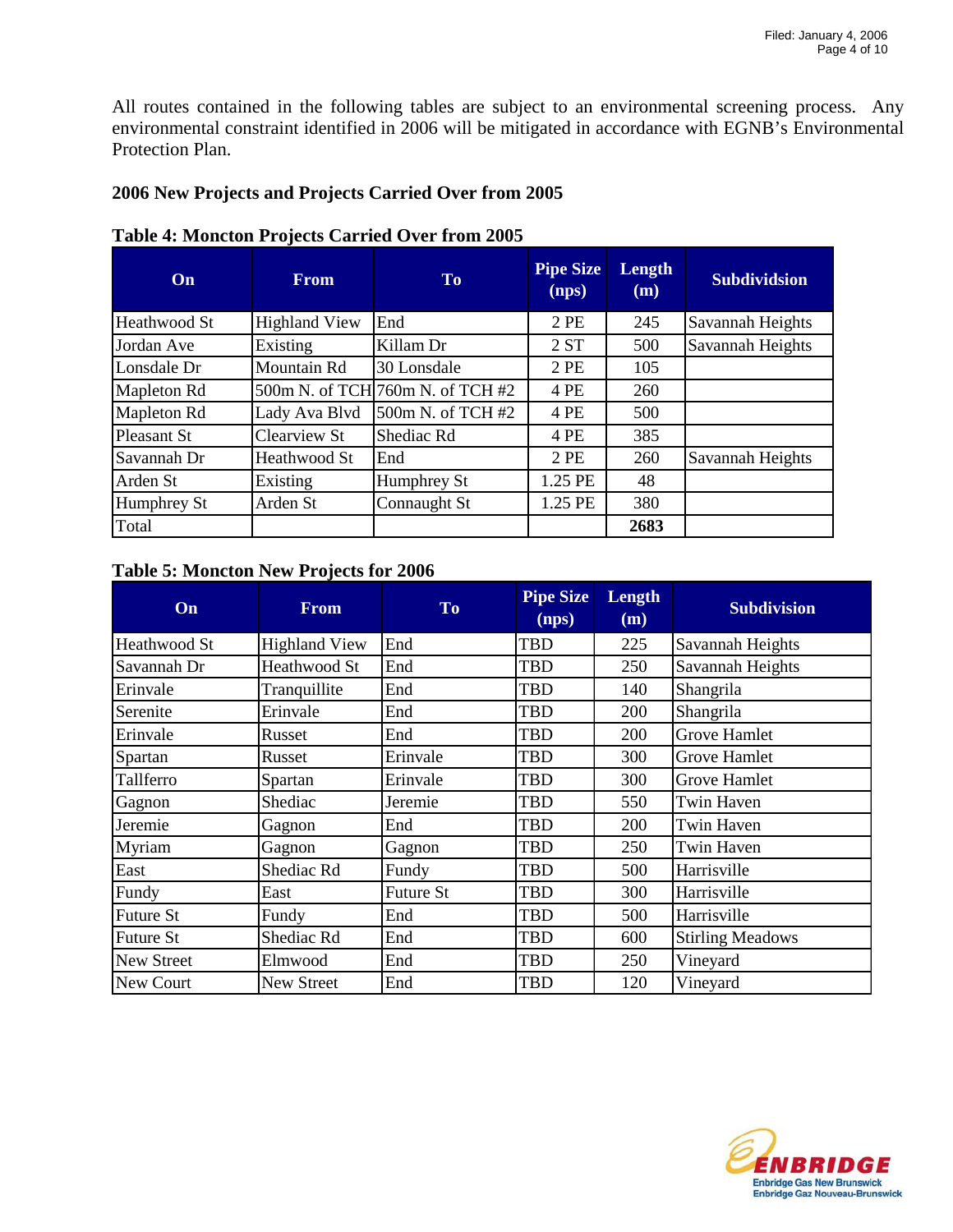| On                  | <b>From</b>        | To                 | <b>Pipe Size</b><br>(nps) | Length<br>(m) | <b>Subdivision</b>    |
|---------------------|--------------------|--------------------|---------------------------|---------------|-----------------------|
| Jordan              | Jordan             | End                | <b>TBD</b>                | 700           | Weldon                |
| Palisade            | Sumac              | End                | <b>TBD</b>                | 700           | Palisade              |
| Clubhouse           | Village            | End                | <b>TBD</b>                | 500           | <b>Sunset Village</b> |
| <b>Ivy</b>          | Ivy                | End                | <b>TBD</b>                | 100           | Auborn                |
| McCoy               | Ivy                | Mailhot            | <b>TBD</b>                | 300           | Auborn                |
| Cooper Crt          | McCoy              | End                | <b>TBD</b>                | 100           | Auborn                |
| Flonno              | Mailhot            | End                | <b>TBD</b>                | 275           | Auborn                |
| New Court           | Flonno             | End                | <b>TBD</b>                | 100           | Auborn                |
| New Court           | Flonno             | End                | <b>TBD</b>                | 100           | Auborn                |
| New Court           | Flonno             | End                | <b>TBD</b>                | 100           | Auborn                |
| Mailhot             | Mailhot            | End                | <b>TBD</b>                | 200           | Rosemount             |
| <b>New Street</b>   | Mailhot            | Foxwood            | <b>TBD</b>                | 400           | Rosemount             |
| Mailhot             | Lonsdale           | 400m East          | <b>TBD</b>                | 400           | Rosemount             |
| New Court           | Candice            | End                | <b>TBD</b>                | 125           | Rosemount             |
| New Court           | Candice            | End                | <b>TBD</b>                | 125           | Rosemount             |
| <b>Brockton</b>     | Mayfield           | End                | <b>TBD</b>                | 300           | Eastwood Park         |
| Rockmaple           | <b>Bulman</b>      | Maplehurst         | <b>TBD</b>                | 100           | Mountainway           |
| Maplehurst          | Rockmaple          | Fernhill Ave       | TBD                       | 700           | Mountainway           |
| Fernhill Ave        | Maplehurst         | End                | <b>TBD</b>                | 200           | Mountainway           |
| Willan Crt          | Fernhill           | End                | <b>TBD</b>                | 150           | Mountainway           |
| <b>Bulman</b>       | <b>Bulman</b>      | <b>Twin Oaks</b>   | <b>TBD</b>                | 300           | Liberty Heights       |
| Oakridge            | Oakridge           | End                | <b>TBD</b>                | 300           | Liberty Heights       |
| Limestone           | <b>Bulman</b>      | <b>Twin Oaks</b>   | <b>TBD</b>                | 300           | Liberty Heights       |
| Hildegaurd          | Mailhot            | Ryan               | TBD                       | 400           | Tanya Gale Estates    |
| Hildegaurd          | Ivy                | Mailhot            | <b>TBD</b>                | 400           | Tanya Gale Estates    |
| Ryan St             | Hildegaurd         | Horseman Rd        | <b>TBD</b>                | 1000          | Tanya Gale Estates    |
| Penrose             | Ryan St            | End                | <b>TBD</b>                | 400           | Tanya Gale Estates    |
| Pebble Creek Way    | Ryan St            | Silver Shale       | <b>TBD</b>                | 500           | Pebble Creek          |
| Tourmaline          | Pebble Creek       | End                | TBD                       | 80            | Pebble Creek          |
| Amber               | Pebble Creek       | Pebble Creek       | TBD                       | 660           | Pebble Creek          |
| Opal                | Pebble Creek       | End                | <b>TBD</b>                | 75            | Pebble Creek          |
| <b>Silver Shale</b> | Pebble Creek       | End                | TBD                       | 50            | Pebble Creek          |
| Stonebridge Rd      | Horseman           | End                | <b>TBD</b>                | 800           | Jonathan Creek        |
| Avignon Way         | Stonebridge        | Stonebridge        | <b>TBD</b>                | 500           | Jonathan Creek        |
| <b>Grand Trunk</b>  | Millenium          | Croasdale          | TBD                       | 600           | Franklin Yard         |
| Croasdale           | <b>Grand Trunk</b> | <b>Grand Trunk</b> | TBD                       | 400           | Franklin Yard         |
| Pottinger's         | <b>Grand Trunk</b> | Croasdale          | TBD                       | 100           | Franklin Yard         |
| Auberry St          | Colby              | Chateau            | TBD                       | 60            | Mountain Woods        |
| Chateau             | Colby              | Crawford St        | TBD                       | 500           | Mountain Woods        |

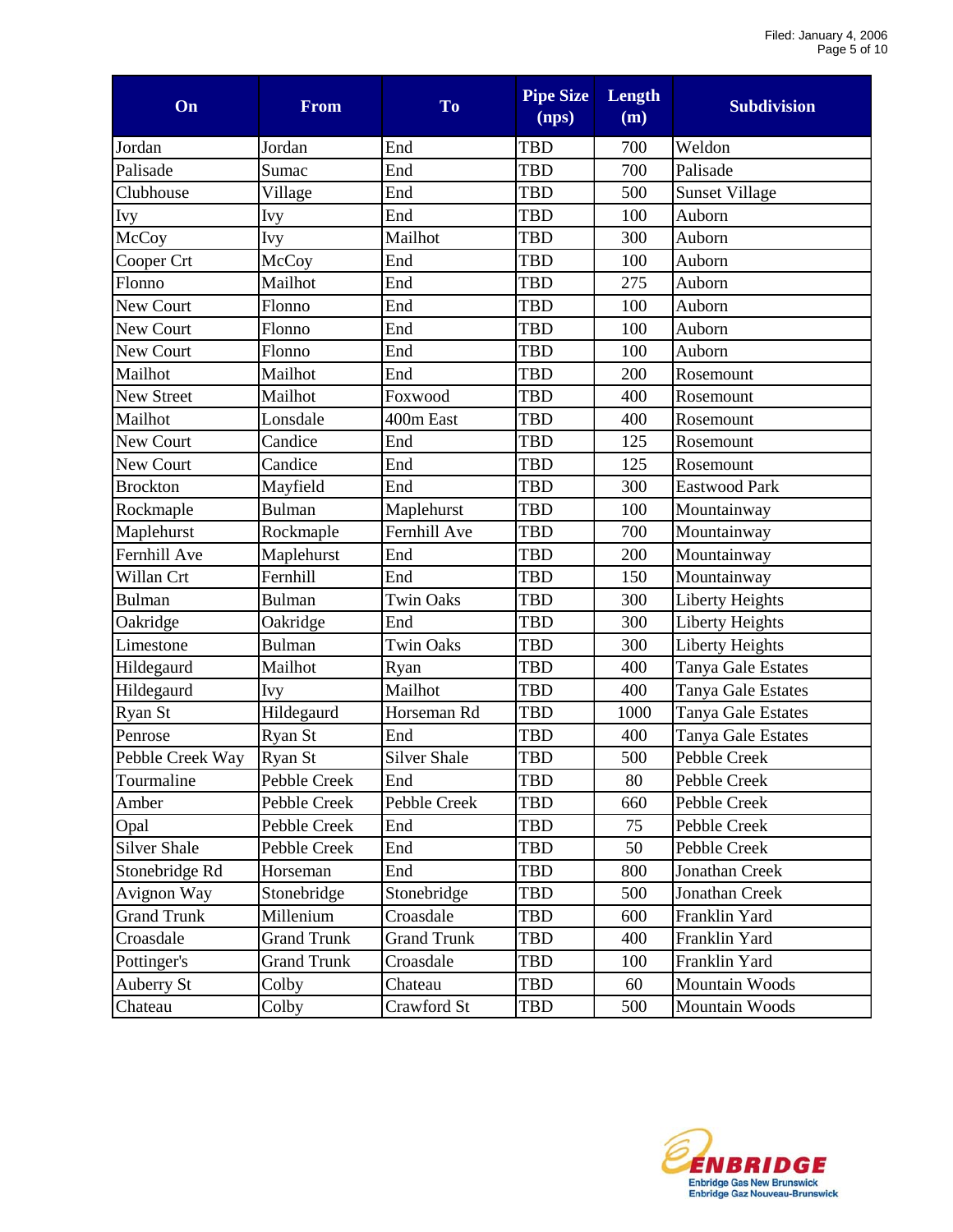| On                | <b>From</b> | <b>To</b>  | <b>Pipe Size</b><br>(nps) | Length<br>(m) | <b>Subdivision</b>      |
|-------------------|-------------|------------|---------------------------|---------------|-------------------------|
| Muirfield         | Augusta     | End        | <b>TBD</b>                | 600           | <b>Magnetic Hills</b>   |
| Augusta           | Ryan        | Sunshine   | TBD                       | 500           | <b>Magnetic Hills</b>   |
| Sunshine          | Augusta     | Mountain   | <b>TBD</b>                | 600           | <b>Magnetic Hills</b>   |
| Shannon           | Rennick     | Candice    | <b>TBD</b>                | 500           | Meadowview              |
| Candice           | Glencairn   | Shannon    | TBD                       | 500           | Meadowview              |
| Mapleton Rd       | TCH         | 600m North | <b>TBD</b>                | 600           | <b>Mapleton Heights</b> |
| <b>New Street</b> | Mapleton Rd | 300m East  | <b>TBD</b>                | 300           | <b>Mapleton Heights</b> |
| Total             |             |            |                           | 21585         |                         |

# **Table 6: Dieppe New Projects for 2006**

| On                  | <b>From</b>       | <b>To</b>           | Pipe Size<br>(nps) | Length<br>(m) | <b>Subdivision</b>    |
|---------------------|-------------------|---------------------|--------------------|---------------|-----------------------|
| Muenier             | Meunier           | Dolbeau             | <b>TBD</b>         | 300           | <b>Thomas Gardens</b> |
| Manderville         | Meunier           | Allard              | <b>TBD</b>         | 300           | <b>Thomas Gardens</b> |
| Fabien              | Fortune           | End                 | <b>TBD</b>         | 400           | Bonaventure           |
| <b>New Street</b>   | Nathalie          | End                 | <b>TBD</b>         | 300           | Foxcreek              |
| New Street          | Dieppe            | End                 | <b>TBD</b>         | 600           | Tridev                |
| Dieppe              | Melanson          | <b>New Street</b>   | <b>TBD</b>         | 400           | Tridev                |
| <b>New Street</b>   | Melanson          | End                 | <b>TBD</b>         | 300           | Tridev                |
| <b>New Street</b>   | Gilispie          | End                 | <b>TBD</b>         | 400           | Point Aux Renard      |
| Hector-Drolet       | Centrale          | <b>Bedard</b>       | <b>TBD</b>         | 200           |                       |
| <b>Bedard</b>       | Hector-Drolet     | <b>New Street</b>   | <b>TBD</b>         | 475           |                       |
| Desire Crt          | <b>Bedard</b>     | End                 | <b>TBD</b>         | 200           |                       |
| <b>New Street</b>   | <b>Bernard</b>    | <b>New Court</b>    | <b>TBD</b>         | 300           |                       |
| New Court           | <b>New Street</b> | End                 | <b>TBD</b>         | 160           |                       |
| New Court           | <b>Bedard</b>     | End                 | <b>TBD</b>         | 120           |                       |
| New Court           | <b>Bernard</b>    | End                 | <b>TBD</b>         | 200           |                       |
| Bernard             | <b>New Street</b> | Danois              | <b>TBD</b>         | 500           |                       |
| Vanier Est          | Existing          | Gesner              | <b>TBD</b>         | 80            | Beausejour            |
| Gesner              | Vanier Est        | <b>Grande Valee</b> | <b>TBD</b>         | 80            | Beausejour            |
| <b>Grande Valee</b> | Gesner            | End                 | TBD                | 145           | Beausejour            |
| <b>Grande Valee</b> | Gesner            | Joliecoeur          | <b>TBD</b>         | 230           | Beausejour            |
| Chardonnay          | Thomas            | End                 | <b>TBD</b>         | 400           | Vignoble              |
| Thomas              | Fabian            | Chardonnay          | <b>TBD</b>         | 200           | Vignoble              |
| Surrette            | Gauvin            | End                 | <b>TBD</b>         | 500           | Gauvin                |
| Napoleon            | Surrette          | End                 | <b>TBD</b>         | 200           | Gauvin                |
| Pelagie             | Amirault          | End                 | <b>TBD</b>         | 900           | Nacadie               |
| New Street          | Pelagie           | End                 | <b>TBD</b>         | 375           | Nacadie               |
| Sonia               | <b>New Street</b> | End                 | <b>TBD</b>         | 200           | Nacadie               |
| Total               |                   |                     |                    | 8465          |                       |

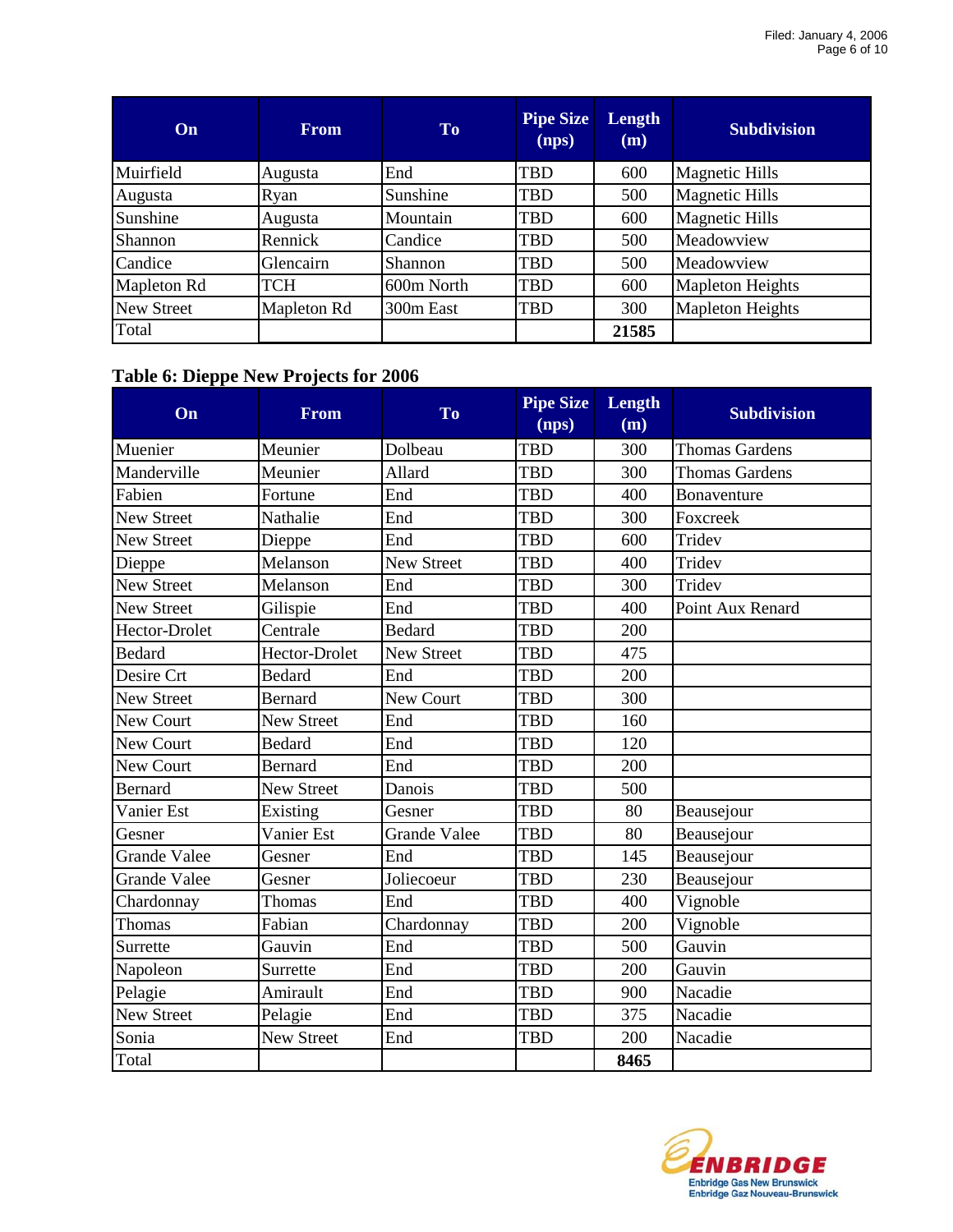| On.             | <b>From</b>  | To         | <b>Pipe Size</b><br>(nps) | Length<br>(m) | <b>Subdividsion</b> |
|-----------------|--------------|------------|---------------------------|---------------|---------------------|
| Hillsborough Rd | Coverdale Rd | Riverlea   | 6 PE                      | 2175          |                     |
| Pine Glen       | Coverdale Rd | 650m South | 2 PE                      | 650           |                     |
| Total           |              |            |                           | 2825          |                     |

### **Table 7: Riverview Projects Carried Over from 2005**

# **Table 8: Riverview New Projects for 2006**

| On              | <b>From</b>                | <b>To</b>         | <b>Pipe Size</b><br>(nps) | Length<br>(m) | <b>Subdivision</b>     |
|-----------------|----------------------------|-------------------|---------------------------|---------------|------------------------|
| Cobblestone     | Hillsborough               | Sawgrass          | TBD                       | 400           | Carriage Hill          |
| Candlewick      | Cobblestone                | End               | <b>TBD</b>                | 80            | Carriage Hill          |
| <b>Sawgrass</b> | Hillsborough               | Cobblestone       | TBD                       | 400           | Carriage Hill          |
| Townsend        | Coverdale                  | Lakeside          | <b>TBD</b>                | 250           |                        |
| Lakeside        | Towsend                    | End               | <b>TBD</b>                | 250           |                        |
| Pinewood        | Country Club Rd New Street |                   | <b>TBD</b>                | 100           | <b>McAllister Park</b> |
| Southhaven      | Pinewood                   | Flagstone         | <b>TBD</b>                | 675           | <b>McAllister Park</b> |
| Southhaven      | Pinewood                   | End               | <b>TBD</b>                | 425           | <b>McAllister Park</b> |
| Whitehall       | Southhaven                 | End               | TBD                       | 450           | <b>McAllister Park</b> |
| Flagstone       | Southhaven                 | <b>New Street</b> | <b>TBD</b>                | 720           | <b>McAllister Park</b> |
| Rosebank        | Southhaven                 | End               | <b>TBD</b>                | 120           | <b>McAllister Park</b> |
| Mooring         | Goldsboro                  | End               | <b>TBD</b>                | 130           | <b>Moncton Golf</b>    |
| Common Loon     | End                        | End               | <b>TBD</b>                | 300           | Moncton Golf           |
| Goldfinch       | Common Lake                | End               | TBD                       | 180           | <b>Moncton Golf</b>    |
| Total           |                            |                   |                           | 4480          |                        |

## **Table 9: Fredericton Projects Carried Over from 2005**

| On         | <b>From</b>   | <b>To</b>  | <b>Pipe Size</b><br>(nps) | Length<br>(m) | <b>Subdividsion</b> |
|------------|---------------|------------|---------------------------|---------------|---------------------|
| Goodine St | Spiro Dr      | Harland Ct | 2 PE                      | 472           | Lincoln Heights     |
| Harland Ct | Goodine St    | End        | 2 PE                      | 339           | Lincoln Heights     |
| Sutton     | <b>Baxter</b> | End        | 2 PE                      | 300           | Southwood Park      |
| Wyngate Dr | Crocket St    | End        | 1.25 PE                   | 225           | <b>Cotton Mill</b>  |
| Total      |               |            |                           | 1336          |                     |

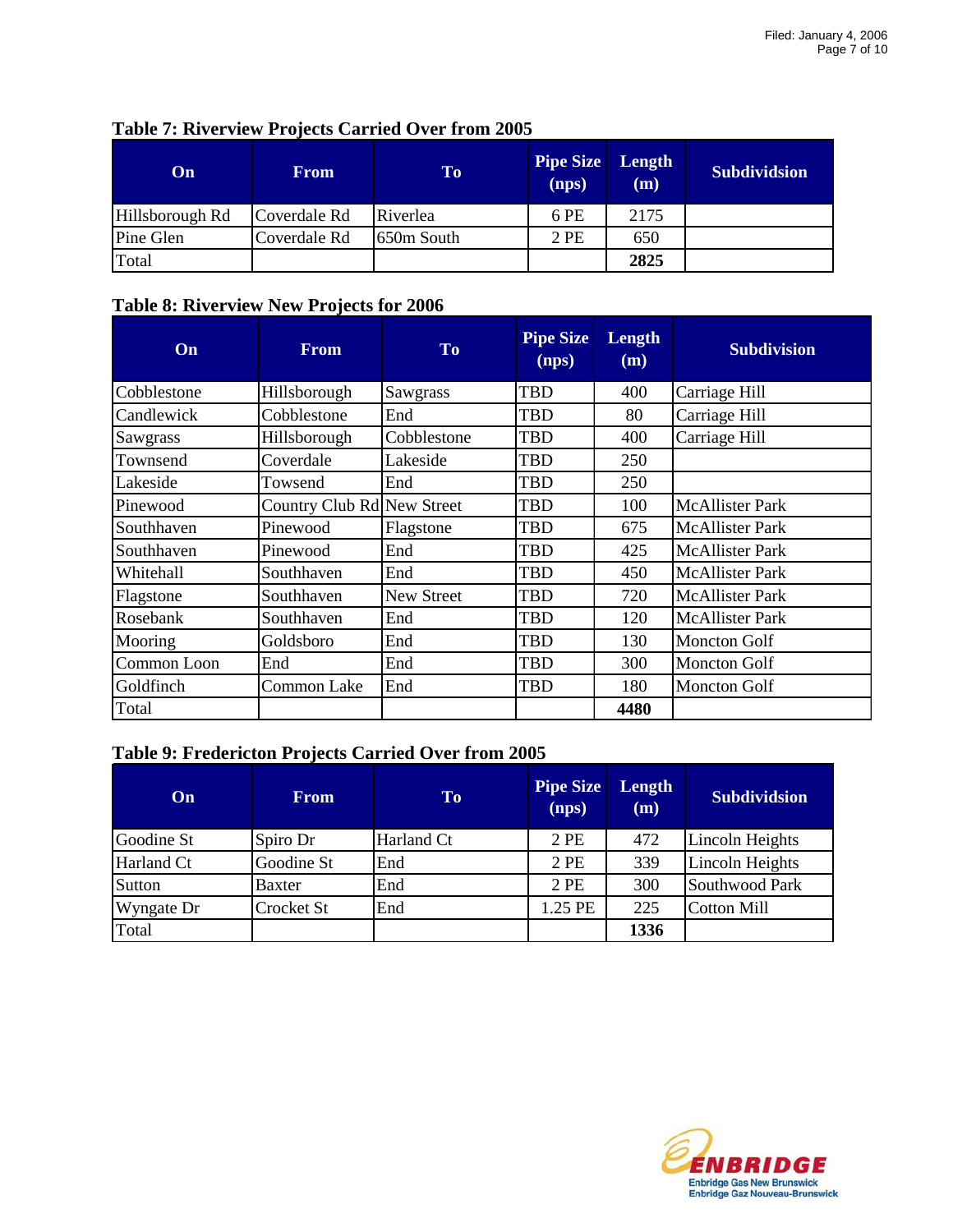| On                  | <b>From</b>      | <b>To</b>          | <b>Pipe Size</b><br>(nps) | Length<br>(m) | <b>Subdivision</b>       |
|---------------------|------------------|--------------------|---------------------------|---------------|--------------------------|
| New Street          |                  | End                | <b>TBD</b>                | 200           | <b>Brookside Estates</b> |
| <b>New Street</b>   |                  | End                | <b>TBD</b>                | 200           | <b>Brookside Estates</b> |
| New Street          |                  | End                | <b>TBD</b>                | 300           | <b>Brookside West</b>    |
| New Court           | Summerhill       | End                | <b>TBD</b>                | 300           | West Hills               |
| Sunset Dr           | Existing         | <b>Clements</b> Dr | TBD                       | 800           | <b>Gilridge Estates</b>  |
| New Street          | Clements         | End                | <b>TBD</b>                | 500           | <b>Gilridge Estates</b>  |
| New Street          | Clements         | End                | <b>TBD</b>                | 500           | <b>Regiment Creek</b>    |
| Golf Club Rd        | Existing         | Woodstock Rd       | <b>TBD</b>                | 600           | <b>Woodstock Rd</b>      |
| <b>Woodstock Rd</b> | Golf Club Rd     | Woodstock Rd       | <b>TBD</b>                | 1000          | <b>Woodstock Rd</b>      |
| Dunn's Crossing     | <b>Boyne Crt</b> | Lincoln Rd         | <b>TBD</b>                | 250           | Lincoln Rd               |
| Lincoln Rd          | Dunn's Crossing  | <b>Biggs</b>       | <b>TBD</b>                | 1200          | Lincoln Rd               |
| Rainsford           | Prospect         | 300m South         | TBD                       | 300           | Rainsford Ln             |
| New Street          | Rainsford        | End                | <b>TBD</b>                | 400           | Rainsford Ln             |
| Woodside Ln         | Existing         | Serenity           | <b>TBD</b>                | 300           | Oakridge                 |
| <b>Bliss Carmen</b> | Existing         | End                | <b>TBD</b>                | 300           | Poet's Hill              |
| <b>Sutton St</b>    | Existing         | End                | TBD                       | 250           | Sutton                   |
| Goodine             | Spiro            | End                | <b>TBD</b>                | 600           | <b>Lincoln Heights</b>   |
| New Street          | Goodine          | End                | TBD                       | 300           | Lincoln Heights          |
| Total               |                  |                    |                           | 8300          |                          |

# **Table 10: Fredericton New Projects for 2006**

### **Table 11: Oromocto New Projects for 2006**

| On                  | <b>From</b> | <b>To</b>  | <b>Pipe Size</b><br>(nps) | <b>Length</b><br>(m) | <b>Subdivision</b> |
|---------------------|-------------|------------|---------------------------|----------------------|--------------------|
| Watling             | Harris      | Willington | <b>TBD</b>                | 100                  |                    |
| Willington          | Watling     | Alcorn     | <b>TBD</b>                | 300                  |                    |
| Alcorn              | Willington  | End        | TBD                       | 400                  |                    |
| <b>Watling Cres</b> | Harris      | Long St    | TBD                       | 500                  | Watling            |
| Dawson Dr           | Existing    | End        | TBD                       | 300                  | Colpits            |
| <b>New Street</b>   | Carpenter   | End        | TBD                       | 400                  |                    |
| Total               |             |            |                           | 2000                 |                    |

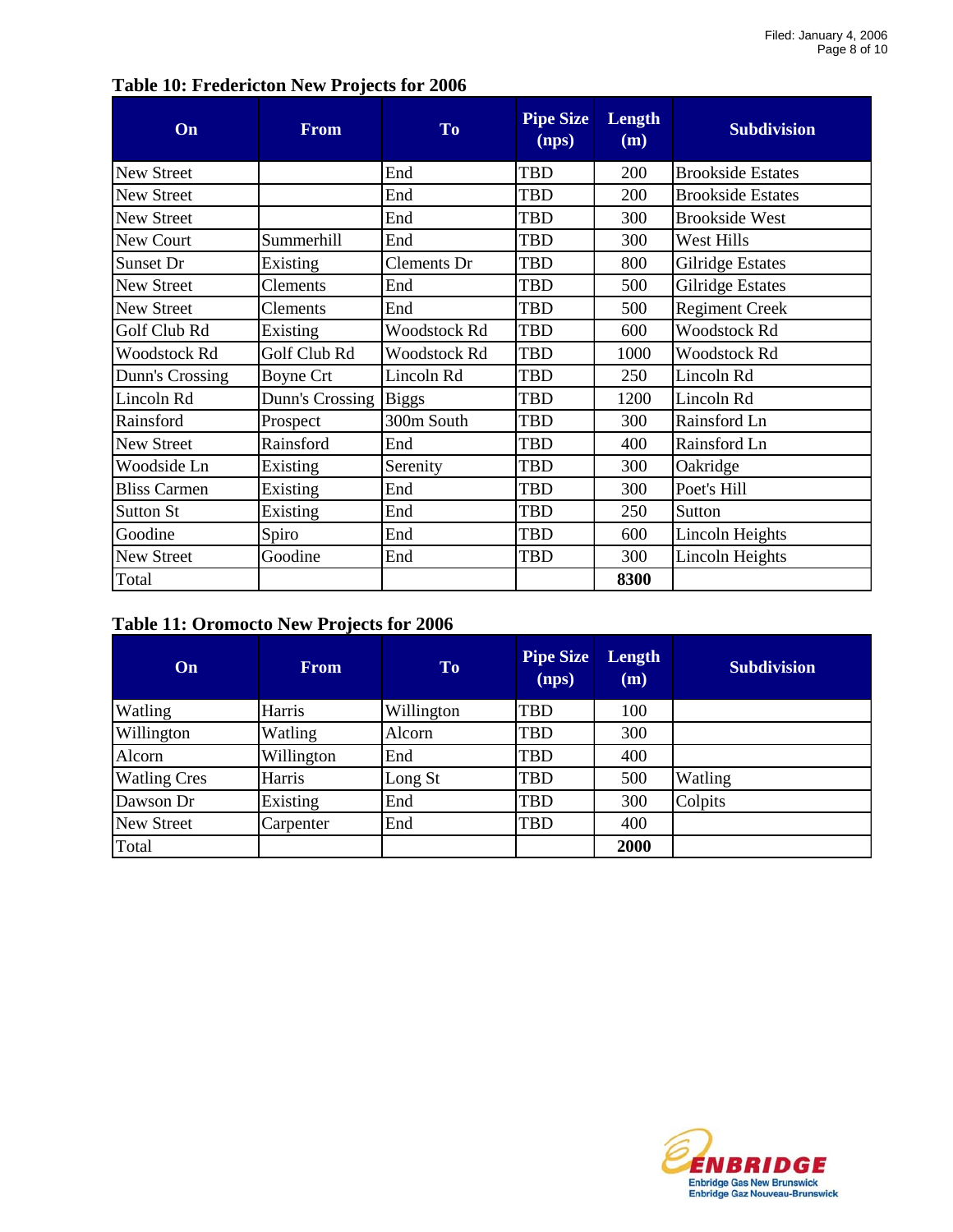| On                | <b>From</b>                     | To               | <b>Pipe Size</b><br>(nps) | Length<br>(m) | <b>Subdividsion</b> |
|-------------------|---------------------------------|------------------|---------------------------|---------------|---------------------|
| Canterbury St     | Duke St                         | 150m South       | 2PE                       | 170           |                     |
| Carlile Cr        | Existing                        | Mountain View Dr | 2 PE                      | 401           |                     |
| Douglas Ave       | <b>Bentley St</b>               | 305 Douglas Ave  | 2 PE                      | 400           |                     |
| Douglas Ave       | Harbour School                  | 500 Douglas Ave  | 2 PE                      | 500           |                     |
| Hickey Rd         | Loch Lomond Rest Shillington Rd |                  | 2 PE                      | 685           |                     |
| Loch Lomond Rd    | McAllister Dr                   | Hickey Rd        | 4 PE                      | 351           |                     |
| Woodward Ave      | Caladonia Dr                    | School           | 2 PE                      | 500           |                     |
| <b>New Street</b> | <b>Bentley St</b>               | End              | 2 PE                      | 300           |                     |
| Total             |                                 |                  |                           | 3307          |                     |

# **Table 12: Saint John Projects Carried Over from 2005**

### **Table 13: Saint John New Projects for 2006**

| On                | <b>From</b>        | <b>To</b>       | <b>Pipe Size</b><br>(nps) | Length<br>(m) | <b>Subdivision</b>       |
|-------------------|--------------------|-----------------|---------------------------|---------------|--------------------------|
| <b>New Street</b> | Cambridge Dr       | End             | <b>TBD</b>                | 300           | <b>Cambridge Estates</b> |
| Carlile           | Existing           | End             | <b>TBD</b>                | 400           | <b>Forest Hill</b>       |
| <b>New Street</b> | Manchester Ave     | End             | <b>TBD</b>                | 600           | <b>West Side Estates</b> |
| <b>New Street</b> | Bentley            | End             | <b>TBD</b>                | 400           | <b>Bentley Crossing</b>  |
| Boars Head Rd     | Cambridge Dr       | Ragged Point Rd | <b>TBD</b>                | 400           | Millidge                 |
| Woodward Ave      | Ragged Point       | Cedarwood       | <b>TBD</b>                | 200           | Millidge                 |
| Cedarwood         | <b>Wooward Ave</b> | End             | <b>TBD</b>                | 1000          | Millidge                 |
| <b>New Street</b> | Woodward Ave       | End             | <b>TBD</b>                | 300           | Woodward                 |
| <b>New Street</b> | University Ave     | End             | <b>TBD</b>                | 600           | Proman                   |
| Cuter's Crt       | University Ave     | End             | <b>TBD</b>                | 150           | Proman                   |
| Total             |                    |                 |                           | 4350          |                          |

### **Information regarding the 2006 Construction Plan**

EGNB will distribute its 2006 Construction Plan to the licensed gas marketers listed below. EGNB will also place its 2006 Construction Plan on public file in each municipality where construction is anticipated to take place and maintain related information on its website.